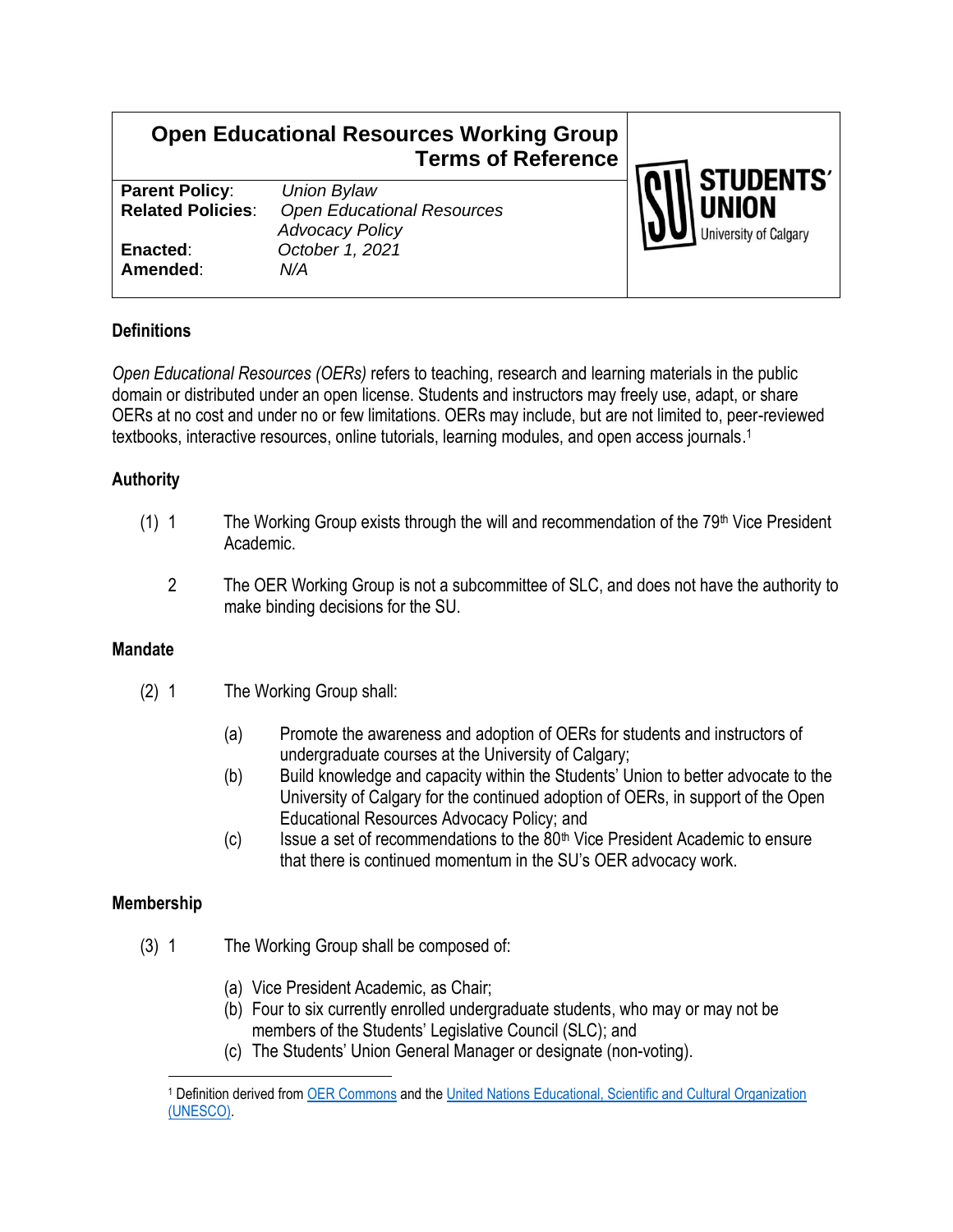- 2 Appointments to the Working Group shall be for the duration of the Fall and Winter terms of the 2021-2022 academic year, beginning in October 2021 and ceasing in April 2022.
- 3 Any student position vacancies may be filled at the discretion of the Chair in January 2022.

#### **Quorum**

- (4) 1 Quorum shall consist of:
	- (a) The Chair; and
	- (b) A majority of appointed student members.

## **Duties of the Chair**

- (5) 1 The Chair shall:
	- (a) Chair all meetings of the Working Group.

## **Duties and Responsibilities of the Working Group**

- (6) 1 The Working Group shall:
	- (a) Identify best practices in the advocacy and adoption of OERs in Canadian universities;
	- (b) Contribute to the organizing and staffing of an OER publicity campaign in the Winter 2021 term; and
	- (c) Provide a list of recommendations to the Vice President Academic that reflect the knowledge produced through the Working Group's efforts throughout the 2021-2022 academic year.
	- 2 Members of the Working Group shall be prepared to fully participate in meetings, and are expected to review and be familiar with materials distributed in advance of any Working Group meeting.

# **Meeting Protocol**

- (7) 1 Working Group meetings shall be open to all members of the campus community.
	- 2 Guests may make presentations to the Working Group only if invited to do so by the Chair in advance of the meeting.
	- 3 The Working Group shall meet, at minimum, once a month from October to April, or as necessary at the discretion of the Chair.
	- 4 The Chair shall designate the General Manager or Designate responsibility for distributing the agenda and meeting materials to the Working Group at least 48 hours in advance of the meeting.